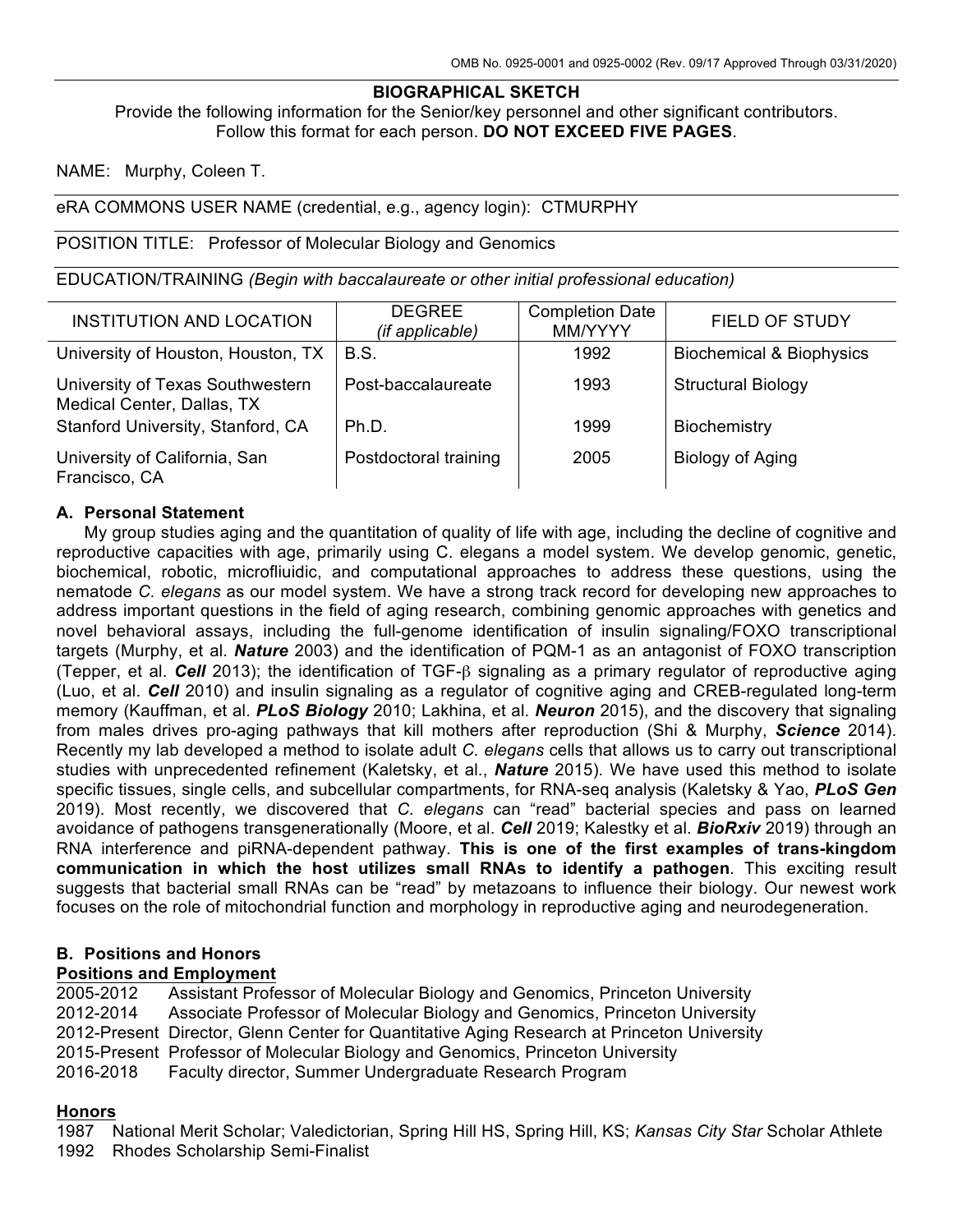- 1994 Howard Hughes Medical Institute Pre-Doctoral Fellowship
- 1994 NSF Pre-doctoral Fellowship (declined)
- 2000 Life Sciences Research Foundation Postdoctoral Fellowship
- 2000 American Cancer Society Fellowship (declined)
- 2003 Ellison Medical Foundation/American Federation for Aging Research, Senior Postdoct.Fellowship
- 2003 Burroughs-Wellcome Career Awards in the Biomedical Sciences Finalist
- 2006 Sloan Research Fellowship
- 2006 Ellison Medical Foundation New Scholar in Aging (declined)
- 2006 Pew Biomedical Scholar
- 2008 Basil O'Connor March of Dimes Starter Scholar Research Award
- 2008 American Society for Cell Biology Women in Cell Biology Jr. Award
- 2008 McKnight Scholars Award
- 2008 Keck Distinguished Young Scholars in Medical Research Award
- 2009 National Institute on Aging Lab. of Neurosciences Disting. Lect. in Neuroscience and Aging
- 2008 NIH Director's *New Innovators* (DP2) Award
- 2009 NIH Research Partnership in Cognitive Aging Award
- 2010 Glenn Award for Research in Biological Mechanisms of Aging
- 2014 Princeton Molecular Biology Innovation Award
- 2015 NIH Director's *Pioneer* (DP1) Award
- 2016 HHMI-Simons Faculty Scholar Award
- 2017 SAB, Max Planck Partner Institute for Computational Biology in Shanghai
- 2017 SAB, Buck Institute for Aging Research, Chair
- 2018 *Nansen Neuroscience Lecture*, Norwegian Academy of Science and Letters, Oslo, Norway
- 2019 American Society for Cell Biology *Women in Cell Biology Mid-Career Award*

# **C. Contributions to Science**

My lab focuses on understanding how aging, longevity, and health span are regulated. "Longevity pathways" couple the timing of reproduction, based on information the organism perceives about its environment and nutrient status, with somatic health; selection for any longevity pathway must act at the level of reproduction, not late in life. Because I am interested in reproductive and cognitive decline with age, and how they are regulated both cell autonomously and non-autonomously, the work in my lab incorporates several lines of research that are unified by this reasoning.

**1.** *Regulation of Longevity:* I first became interested in the question of aging as a postdoc, when it was known that insulin signaling mutants, such as the *daf-*2 insulin receptor mutant, were long-lived and required the activity of the FOXO transcription factor DAF-16, but the downstream targets were unknown. I built my own *C. elegans* microarrays and performed transcriptional analyses of *daf-2* and *daf-16;daf-2* mutants in early aging (Murphy, et al. *Nature* 2003). These results not only answered the original question, showing that DAF-16 activates a large suite of genes that keep proteins and cells functional, but also identified a motif, the "DAF-16 Associated Element" that is associated with the opposing activity, growth, which we later found is regulated by the PQM-1 transcription factor (Tepper, et al., *Cell* 2013). Our 2003 results enabled us and other researchers to study particular targets, co-factors, and mechanisms in greater detail, and is still a source of aging research, including our new findings regarding collagen upregulation (Ewald, et al. *Nature* 2014). The genomic analysis also revealed that other factors and pathways, such as TGF-β signaling and HSF-1, are closely connected with IIS/DAF-16 activity (Shaw, et al. 2007; Hsu, et al. *Science* 2003), and all of the pathways we have studied are conserved through mammals, thus our work will have a lasting impact.

- a. Shaw W.M., Luo S., Landis J, Ashraf J, **Murphy C.T.,** "The *C. elegans* TGF-β Dauer pathway regulates longevity via insulin signaling." *Current Biology.* (2007) Oct 9;17(19):1635-45.
- b. Ewald, C, Landis, J, Abate, J, and **Murphy***\****, CT** & Blackwell*\**, TK. "Dauer-independent insulin/IGF-1 signalling implicates extracellular matrix remodelling in longevity." *Nature*, 2014 *\****co-corr. authors** PMCID: PMC4352135
- c. Tepper, R., Ashraf, J.A., **Murphy\*, C.T.,** and Bussemaker\*, H., "PQM-1 complements DAF-16 as a Key Transcriptional Regulator of DAF-2-mediated development and longevity." *Cell,* 2013 Aug 1; *\****cocorresponding authors** PMCID:PMC3763726
- *d.* Kaletsky\*, R., Lahkina\*, V., Arey, RA, Williams, A, Landis, J, Ashraf, J, & **Murphy, CT**, "The *C. elegans* adult neuronal IIS/FOXO transcriptome reveals adult phenotype regulators," 2016 *Nature*, Jan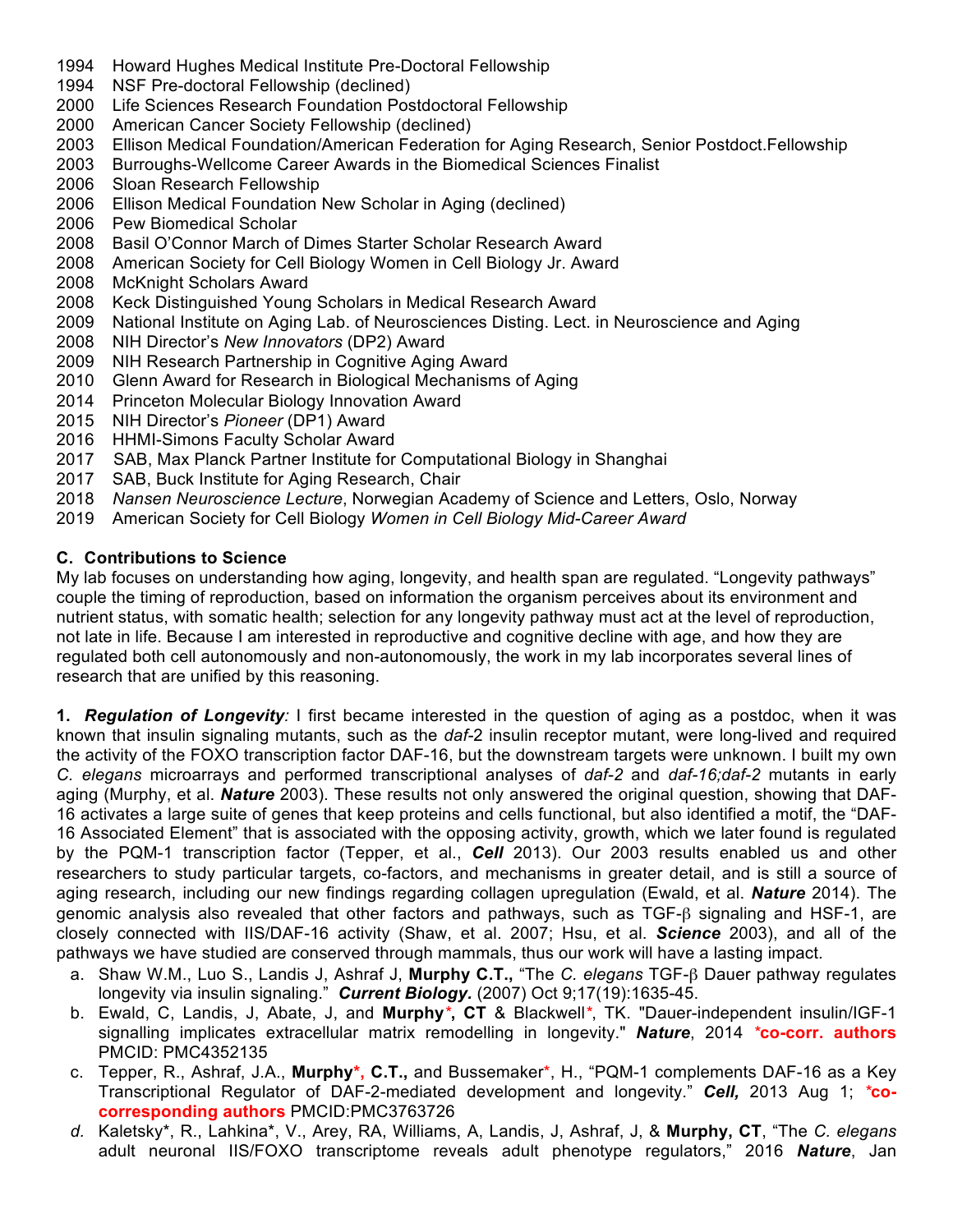# 7;529(7584):92-6 PMCID: PMC4708089

*2. Regulation of Reproductive Aging:* One of the earliest age-related declines humans experience is the loss of female reproductive ability. When I started my lab, I realized that the causes of reproductive decline were not known, no treatments that can slow this decline are available, and the aging field in general has not yet focused on this issue, despite the fact that reproductive status and longevity are intimately linked (Luo, et al. 2009). To address the question of reproductive aging, my lab has carried out unbiased genetic screens (Kaletsky, et al. in preparation), and genetic and genomic analyses (Luo, et al. 2009; Luo et al 2010). We discovered that mutants of the conserved TGF-β pathway slow reproductive decline, and do so by maintaining oocyte quality with age (Luo, et al. *Cell* 2010). Despite differences in time scales, *C. elegans* and mammalian oocyte quality decline is due to the loss of transcription of the same set of genes; this suggests that mechanisms and compounds that slow worm reproductive decline could also extend women's reproductive period. I am now interested in discovering biomarkers of reproductive decline that are present in oocytes, blood, and other tissues that would allow me to develop a diagnostic of reproductive age (provisional patent).

- a. Templeman, NM, Luo, S, Kaletsky, R, Shi, C, Ashraf, J, Keyes, W, and **Murphy, CT**. "Oocyte-specific insulin/IGF-1 signaling transcriptomics reveal a role for Cathepsin Bs in regulating reproductive aging and oocyte quality maintenance," *Current Biology* (2018) Mar 5;28(5):753-760.e4. PMCID:PMC5893159
- b. Luo, S, Shaw, W, Ashraf, J, **Murphy, CT** (2009). "TGF-b Sma/Mab signaling mutations uncouple reproductive aging from somatic aging." *PLoS Genet***.** 2009 Dec. 5 (12) PMCID: PMC2791159
- c. Luo, S., Kleemann, G.A., Ashraf, J.M., Shaw, W.M., and **Murphy, C.T**., "TGF-β and Insulin Signaling Regulate Reproductive Aging via Oocyte and Germline Quality Maintenance." *Cell* 2010 Oct 15;143(2):299-312. PMCID: PMC2955983
	- *Feat. in Cell's PaperClip, Oct. 15, 2010*
	- *Feat. in New York Times, Oct. 15, 2010*
	- *Feat. in News & Views, Nature* **468**: 386-387
- d. **Murphy, C.T**., US Provisional Patent # 62/089,604: *Biomarkers of Oocyte Quality* (2015)

*3. Regulation of Cognitive Aging:* The loss of cognitive abilities is one of the most devastating effects of aging. While *C. elegans* has been used to study regulation of longevity, it had not been well-studied as a model for cognitive aging. My lab developed new assays to study *C. elegans'* learning, short-term, and long-term associative memory (Kauffman, et al. 2010; Kauffman, et al. 2011), and found that long-lived IIS *daf-2* mutants have extended learning and short-term memory, and increase long-term memory through increased levels of CREB. We went on to identify the genetic components of short-term memory (Stein & Murphy, 2014), and to identify the set of genes that CREB activates upon long-term memory training (Lakhina, et al. *Neuron* 2015). Together, these studies show that worms use and lose their cognitive abilities via similar mechanisms as humans, and that their abilities can be maintained under specific longevity conditions. Worms will therefore be a good system to explore additional conditions and treatments that may slow cognitive decline with age.

- a. Arey, RN, Stein, GM, Kaletsky, R, Kauffman, A, and **Murphy, CT**. "Activation of G<sub>aq</sub> signaling enhances memory consolidation and slows cognitive decline," *Neuron*, 2018 May 2;98(3):562-574.e5. PMCID:PMC5934306
- b. Stein, GM and **Murphy, CT**. "*C. elegans* Positive Olfactory Associative Memory is a Molecularly Conserved Behavioral Paradigm." *Neurobiol Learn Mem*, 2014 Aug 7; DOI: 10.1016/j.nlm.2014.07.011; PMID: 25108196 PMCID: PMC4250358
- c. Lakhina, V., Arey, R.A., Kaletsky, R., Kauffman, A., Stein, G. Keyes, W., Xu, D., and **Murphy, C.T. "**Genome-wide Functional Analysis of CREB/Long-Term Memory-Dependent Transcription Reveals Distinct Basal and Memory Gene Expression Programs." *Neuron* 2015 Jan 21;85(2):330-45. PMCID:PMC4340687
- d. Kaletsky\*, R., Lahkina\*, V., Arey, RA, Williams, A, Landis, J, Ashraf, J, & **Murphy, CT**, "The *C. elegans* adult neuronal IIS/FOXO transcriptome reveals adult phenotype regulators," 2016 *Nature*, Jan 7;529(7584):92-6 PMCID: PMC4708089
- e. Crocker A, Guan XJ, **Murphy CT**, Murthy M. "Cell-Type-Specific Transcriptome Analysis in the Drosophila Mushroom Body Reveals Memory-Related Changes in Gene Expression." *Cell Rep.* 2016 May 17;15(7):1580-1596. PMCID:PMC5047377

*4. Post-mating Changes in Physiology and Behavior:* We discovered serendipitously that mating kills C. *elegans* mothers just after having produced the male's progeny, possibly due to sperm competition (death prevents any later matings). Remarkably, the mechanisms that males use to kill the mothers is by reversing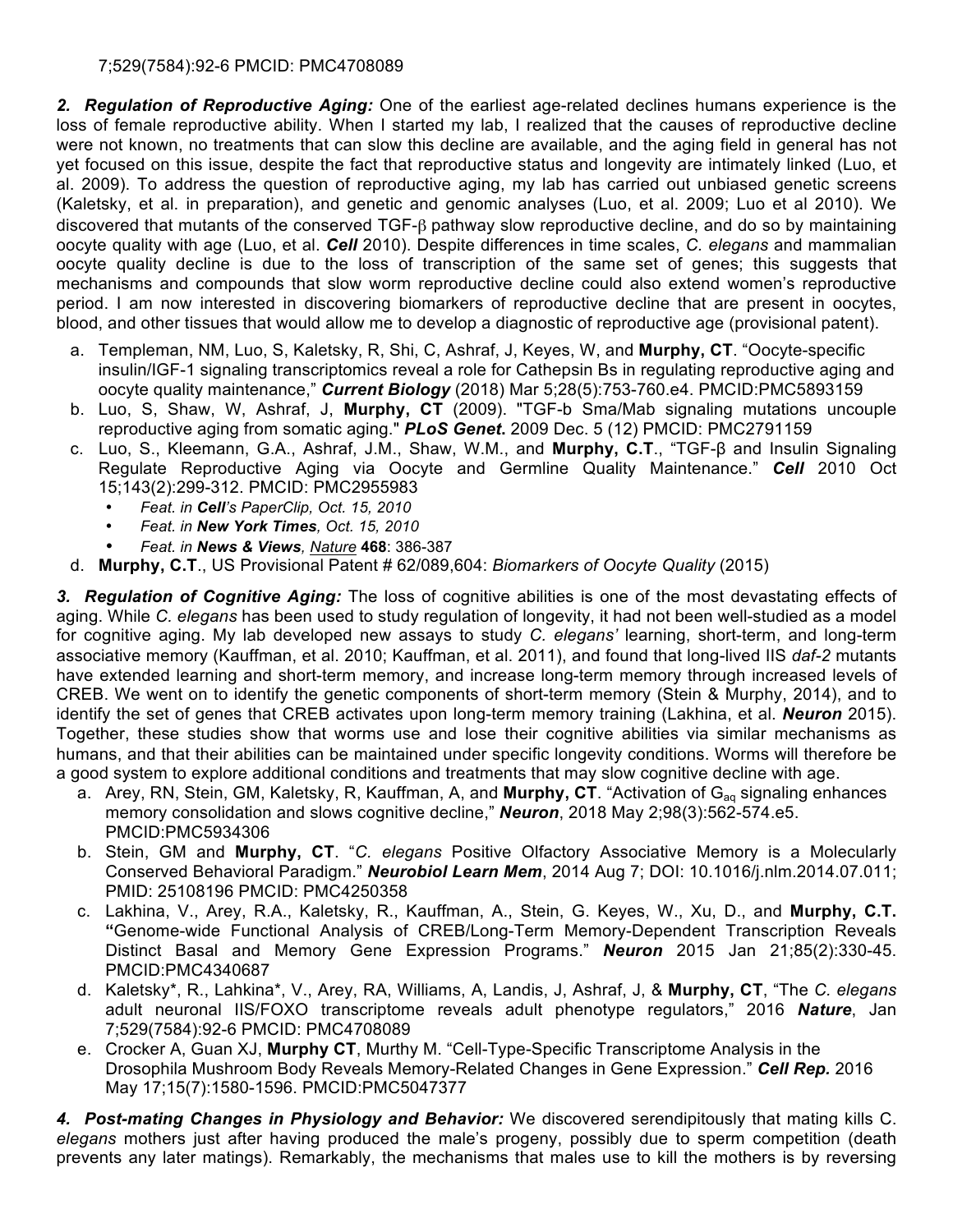pathways that we normally think of as pro-longevity: insulin signaling is turned up "high," removing DAF-16 from the nucleus, and NHR/DAF-12 signaling is also shut off. Together these result in the worms losing all stress protection, causing shrinking and rapid death. Thus, the males have hijacked the same pathways that females normally use slow reproduction and extend somatic lifespan in times of low nutrients, driving them in the opposite direction. The effect is also conserved in true female/male species, such as *C. remanei*, meaning that females must always have a shortened lifespan if they reproduce. Moreover, we observe major shifts in behavior after mating, suggesting that neuronal signals are also changed. Our current studies focus on identifying the sperm and seminal fluid components that induce these effects, the signals between the germline and soma, the signal to the neurons, and the gene expression changes in neurons that mediate the behavioral shifts we observe.

- a. Shi C, **Murphy CT**. "Mating induces shrinking and death in *Caenorhabditis* mothers." *Science*. 2014 Jan 31; 343(6170):536-40. DOI: 10.1126/science.1242958. PMCID:PMC6719292
	- *• Feat. in Current Biology* **2014** Mar 3;24(5):R196-8.
	- *• Feat. in Science.* 2014 Jan 31;343(6170):491-2.
	- *• Feat. in Jezebel*, http://jezebel.com/sex-is-kiss-of-death-for-female-worms-because-patriar-1488279886
- b. Shi, C., Runnels, AM, and **Murphy, CT**, "Mating-induced Male Death and Pheromone Toxin-related Androstasis," *BioRXiv*, December 15, 2015; doi**:** http://dx.doi.org/10.1101/034181. NIHMSID:1016120
- c. Shi, C., Runnels, A. and Murphy, CT, "Mating and Male pheromone kill *Caenorhabditis* males through distinct mechanisms," *eLife* (2017) Mar 14;6.pii:323493. PMCID:PMC5378475
- d. Shi, C., Booth, LN, and **Murphy, CT**. "Insulin-like peptides and the mTOR-TFEB pathway protect *Caenorhabditis elegans* hermaphrodites from mating-induced death," *eLife* 8, e46413 (2019) PMCID:PMC6697448

*5. Tissue Specificity and adult C. elegans tissue profiling:* Although lifespan is a whole-organism phenotype, different tissues can age at different rates, tissue-specific phenotypes develop at different ages, and cell non-autonomous effects are important in the regulation of longevity. Therefore, my lab is interested in being able to determine where all genes are expressed. However, this is not a simple problem; adult worms have a tough outer cuticle that prevents easy dissociation of cells. To explore localized gene expression, we first used known gene expression profiles (10% of the genome) to predict where the remaining genes are likely to be expressed (Chikina, et al. 2009). More recently, we developed a chemo-mechanical method to dissociate adult worm cells (Kaletsky, et al. *Nature* 2016). We are using this technique to study gene expression changes in adults with age and in longevity mutants, isolating tissues (muscles, neurons, intestine, hypodermis), neuron types, individual neurons, and pre- and post-synaptic compartments.

- a. Kaletsky\*, R., Lahkina\*, V., Arey, RA, Williams, A, Landis, J, Ashraf, J, & **Murphy, CT**, "The *C. elegans* adult neuronal IIS/FOXO transcriptome reveals adult phenotype regulators," 2016 *Nature*, Jan 7;529(7584):92-6 PMCID: PMC4708089
- b. Yao† V, Kaletsky† R, Keyes W, Mor DE, Wong AK, Sohrabi S, **Murphy\* CT**, Troyanskaya\* OG. An integrative tissue-network approach to identify and test human disease genes. *Nature Biotech.* 2018 Oct 22. doi: 10.1038/nbt.4246. NIHMSID:1016160
- c. Tabuchi TM, Rechtsteiner A, Jeffers TE, Egelhofer TA, **Murphy CT**, Strome S. C. elegans sperm carry a histone-based epigenetic memory of both spermatogenesis and oogenesis. *Nature Commun*. 2018 Oct 17;9(1):4310. doi: 10.1038/s41467-018-06236-8. PMCID:PMC6193031
- d. Kaletsky R, Yao V, Williams A, Runnels AM, Tadych A, Zhou S, Troyanskaya OG, **Murphy CT**. "Transcriptome analysis of adult Caenorhabditis elegans cells reveals tissue-specific gene and isoform expression." *PLoS Genet.* 2018 Aug 10;14(8):e1007559. doi: 10.1371/journal.pgen.1007559. eCollection 2018 Aug. PMCID:PMC6105014
- *e.* Chikina, M.D., Huttenhower, C., **Murphy, C.T**.\* and Troyanskaya, O.G., "Global Prediction of Tissue Specific Gene Expression and Context-Dependent Gene Networks in *C. elegans.*" *PLoS Comput Biol.* 2009 Jun;5(6). **\*co-corresponding authors.** PMCID: PMC2692103

**6.** *Transgenerational inheritance of pathogenic avoidance:* Recently, we discovered that worms can pass on a learned avoidance of pathogenic bacteria (*Pseudomonas aeruginosa*) to their progeny for four generations before returning to their natural state of attraction to Pseudomonas. This effect is pathogenspecific and requires the Piwi/Argonaute PRG-1 and DAF-7 TGF-beta in the ASI sensory neuron. Our data suggest that worms can "read" individual bacterial small RNAs and use this information to influence behavior.

*a.* Moore, R.S., Kaletsky, R., and **C.T. Murphy**, "Piwi/PRG-1 Argonaute and TGF-β mediate Transgenerational Learned Pathogenic Avoidance," *Cell,* 177(7):1827-41(2019) PMC Journal – In Process